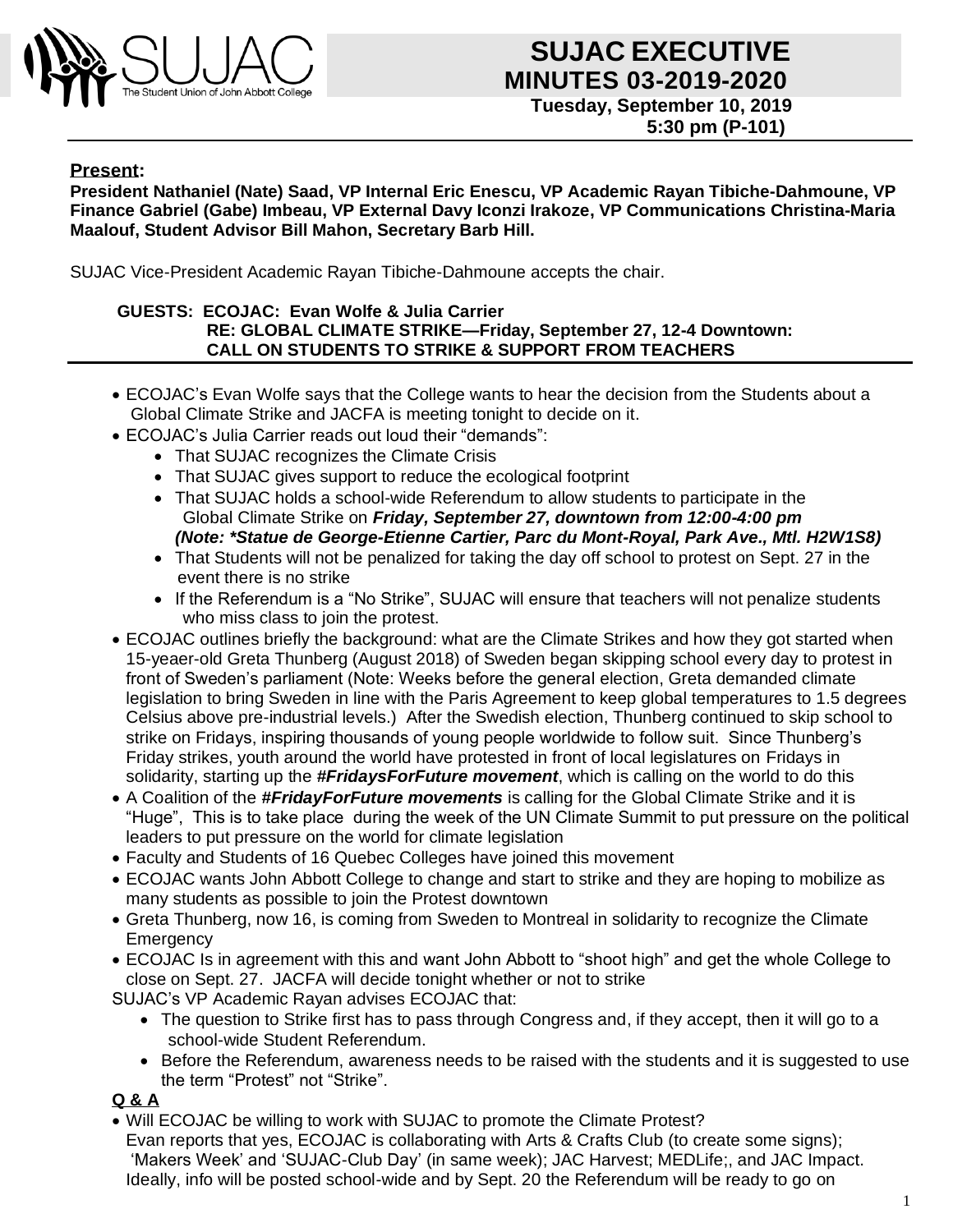Omnivox.

- Have students go downtown. Website set up for Climate Strike in your area
- How to get students to go downtown? Petitions to sign and pledges

Rayan thanks Evan and Julia for their presentation. SUJAC Execs are is going to discuss it and as soon as possible will contact them by MIO with some feedback.

# **Discussion**

Executives generate ideas and suggestions:

- It is really important to take action right now as the Climate Crisis is affecting everyone right now
- As a body that represents Students, SUJAC needs to bring it to the table and go forward with the idea that this issue is really important
- Support the students and have their voice go through
- If the Strike mandate is approved, talk with the Teachers to make sure no one will be penalized for missing the day of school
- It needs a lot of people doing the best they can to start a change: important to have a Strike Day
- As a Team, this is a "golden opportunity" to show students who SUJAC is—against the Climate Change**.** Whether the Referendum passes or not, people will know we are in the Climate Crisis and want to do something positive about it: Seize the Opportunity
- Rayan's teacher told him that many teachers are willing to do a Strike
- Whether Teachers agree or not, SUJAC needs a concrete plan: Buses to downtown, green SUJAC pins, etc.
- Planning between now and the  $27<sub>th</sub>$ . Vote needs to be passed by Students & Teachers
- Referendum is up to Congress
- SUJAC will know tomorrow about the status with the Teachers: Teachers need to be in support before Students make a decision
- Demands should be put on the Administration, not the students
- Message is to *not* drive downtown: take buses, trains
- Offer bus passes via Sustainability
- Not a 'day off' for Students: It is the opportunity for motivated Students to go and change the world
- Several buses that go downtown: 211, 405, 411, 422: Advertise this
- Use buses; perhaps have a booth outside bus stations to give out \$3.50 or bus ticket
- Talk with Bus Drivers Union to see if they can do something
- Only promote public transportation: train, buses, possibly Shuttle Bus and/or Abbott school bus?: Most students have Opus cards
- How many votes are needed out of 6,500 (est.) students to have a majority vote?  $3,250 = 50\%$
- If there is not a majority vote, what is a legitimate number? Decide parameters *before* the Vote. Execs will decide and recommend.
- Who is going to present on behalf of the Executives to Congress?
- Execs will meet up to talk about the Strike decision, before Congress
- Have an informal meeting with Evan and Julia and invite them to Congress to present and address any concerns from Congress
- Execs agree:

# **TO** *Have a group call on the phone on Messenger on Saturday, September 14, at 5:00/6:00 pm (to be decided on FB Chat).*

• Nathaniel Saad moves, Christina-Maria Maalouf seconds

**TO** *Bring the topic of the Global Climate Strike—Sept. 27, 2019 to Congress at their meeting on Monday, Sept. 16, re a vote for a school-wide Student Referendum*

Motion is unanimously approved.

# **1- APPROVAL OF AGENDA 03**

Add: '6.9 Hall of Distinction (Bill)'. Davy moves, Christina-Maria seconds. Agenda 03 is approved as amended.

**2- APPROVAL OF MINUTES 02-2019-2020—***September 3*

Gabe moves, Nate seconds. Minutes 02 are approved.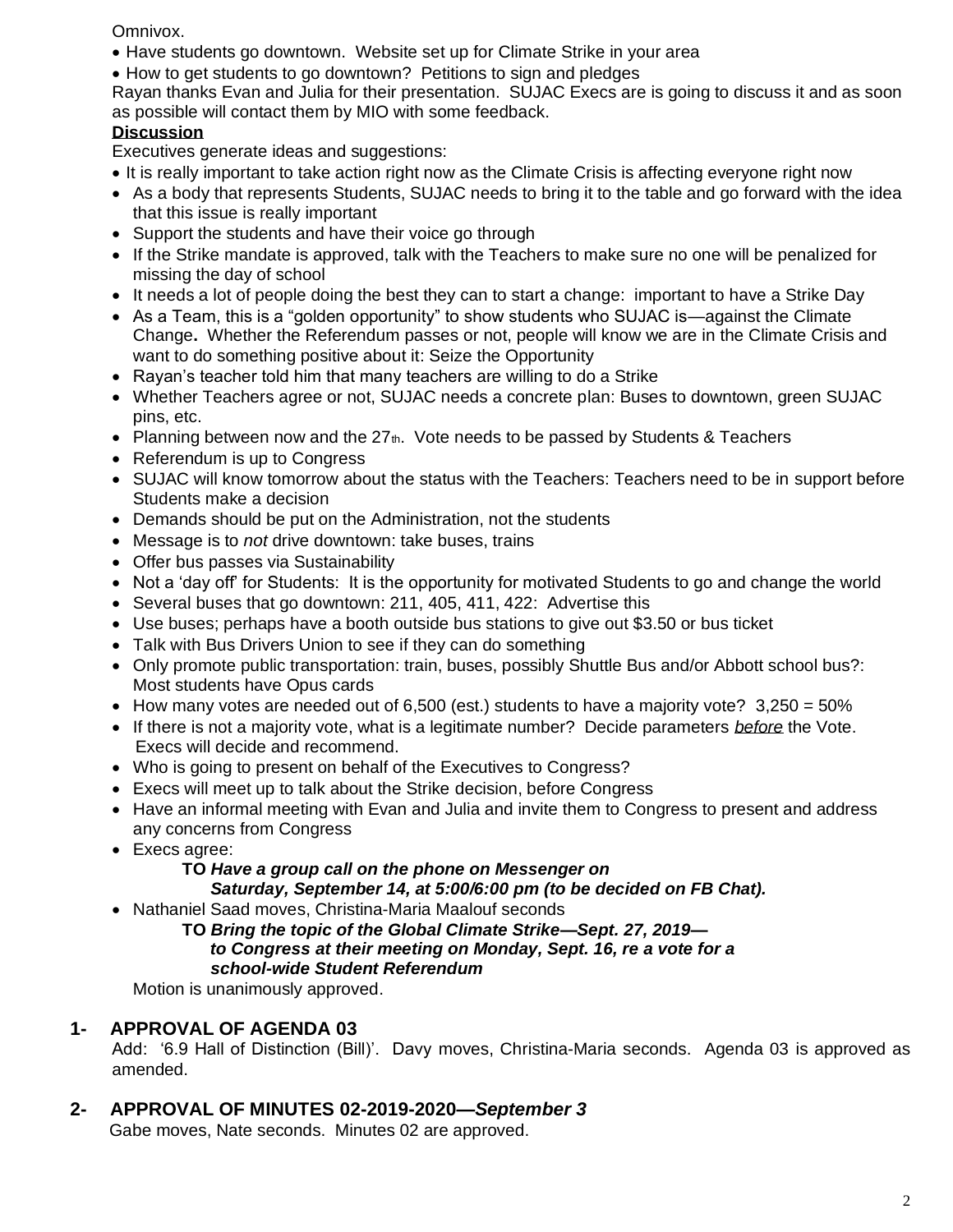# **3- EXECUTIVE REPORTS/COMMITTEES (Incl. Academic Council)**

- **3.1 PRESIDENT:** Nate reports:
	- **LUG Meeting**: Attended Friday and talked about the Library. "Heavy inclination" to finish the Library renovations by December and move books in in January and have it ready for next semester (no guarantee). The schedule was held up due to the steel being used for the Champlain Bridge. Nate is taking a tour of the Library tomorrow; Bill took it the past Friday and "loved" the Basement and "really nice" Learning Centers. Invitation from Facilities Management Catherine Scheer to bring as many Executives as possible for tomorrow's tour, Wed., Sept. 11, at 2:30 pm to see the whole Library and to discuss furniture. Previous Executives did not order the furniture for the SUJAC area. Tour takes about 30-45 minutes. Execs may bring cameras. In terms of furniture, no official decision will be made on the spot.
	- **Congress**: 1st Congress meeting yesterday.
	- **Board of Governors:** Nate and Bill attended the Strategic Planning meeting on Saturday, Sept. 7, and it was "super interesting". Director General John Halpin, Director of Student Services Dennis Waide, Academic Dean Gordon Brown and others attended and talked about different issues and challenges in the school and about the College's SWOT (Strengths, Weaknesses, Opportunities, & Threats).
- **3.2 VP INTERNAL:** Eric reports:
	- He will MIO certain Clubs Leaders (Budgets +\$1,000) for not attending Congress yesterday.
- **3.3VP ACADEMIC:** Rayan reports:
	- Working on the Carbon Neutral Day and sent an e-mail to his High School Principal and he referred him to the lady who had he idea. On October 7, Rayan will meet with her and will bring it back to the Execs. He is going to ask her questions and asks Execs if they have any questions to ask her
- **3.4 VP FINANCE:** Gabe reports:
	- Been signing
	- He and Rayan did the 'Congress For Dummies'
	- Started the Constitution review.
- **3.5 VP EXTERNAL:** Davy has nothing new to report..
- **3.6 VP COMMUNICATION:** Christina-Maria reports:
	- Science Committee meeting was reading the 'R Score report she submitted and they clapped for Christina. They want her to send it to Congress to read and give feedback on it. Execs agree that it will be on the SUJAC Website. Davy will check Group Chat for 'R Score.
	- Take SUJAC Photos next meeting on Sept. 17.

# **4- CONGRESS**

**4.1 Nominations Reopened & Close—***Monday, Sept. 23, 4:00 pm*

Remind those who pick up Nomination Forms to sign up on the Sign-Up sheet.

- **4.2 Last Meeting-01 Feedback—***Sept. 9 (Ice-Breaker, Orientation, etc.)* Execs agree the first Congress meeting "went well" and was a "good meeting" with a "good first impression". Congress members showed interest in joining Committees. Props to Christina for putting it on Instagram!
- **4.3 Next Meeting-02—***Mon., Sept. 16 (Elections: Chair, Secy, Committees List Being Set up, etc.)*  Add to Agenda 'Guest: ECOJAC's Evan Wolfe & Julia Carrier' Re: Info on Global Climate Change Strike on Sept. 27.

# **4.3.1 Executive Report**

As SUJAC President, Nate will give the first Executive Report including *'Motion for Global Climate Change Protest on Sept. 27*.

# **5- SUJAC UPDATE—Bandersnatch Column—***Friday, Sept. 20 (Eric)*

It will be Eric's turn to write the SUJAC Update and suggestions will be given next meeting (incl. SUJAC-Club Day, Global Climate Change Protest, etc.). Virginia and Casey want to make the Update more attractive to readers, e.g., with Photos, and be accurate and timely.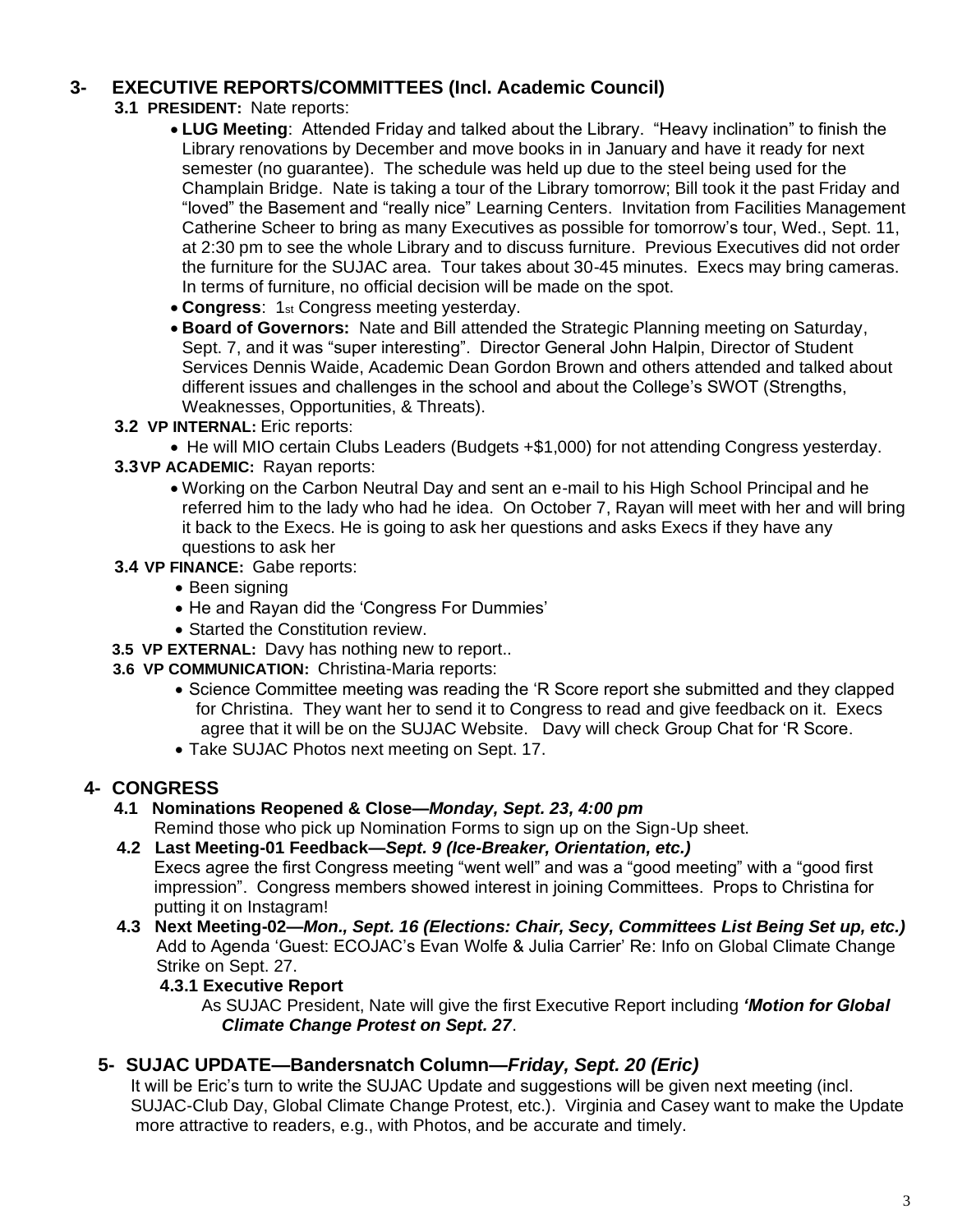# **6- SUJAC BUSINESS**

### **6.1 Board of Governors Technology Rep**

Congress Technology member—International Moldavian student Maxim Garanovschi—is open to being the Congress Tech rep on the Board of Governors. Re the issue of getting home to Vaudreuil after the meetings, Bill will offer to drive him. If the Execs do not confirm Maxim's seat, it will have to go to a school-wide vote.

Gabriel Imbeau moves, Eric Enescu seconds:

#### **TO** *Accept Maxim Garanovschi as the Student Technology Representative on the Board of Governors and Nathaniel Saad will be the Pre-University Rep on the Board and the Board Executve.*

Motion is unanimously approved (Note: Barb sent a confirmation e-mail 11-09-2019 to advise Secretary General Voula Makris about Maxim Garanovschi) .

#### **6.2 SUJAC Constitution**

Nate reports that a couple of Execs have started looking at the Constitution and will be bringing it to Congress. Nate will open the Statutes & Statements Committee for this purpose and, on the question of how many on the Committee, the more people, the harder to find a common meeting time.

Nate moves, Davy seconds:

#### **TO** *Open the Statutes & Statements Committee at the next Congress meeting on Monday, Sept. 16.*

Motion is unanimously approved.

Bill suggests showing them the current Constitution and proposed changes, i.e., transparency, as the general Congress has to vote on any amendments and it has to go through 2 readings. Congress Majority =  $2/3$ rds of the members and it is about the process.

#### **6.3 Goals & Objectives Priorities & Projects**

Execs review the goals & objectives, and projects, listed on the white board and prioritize the following:

- **1. Constitution**
- **2. SUJAC50**
- **3. Global Climate Strike (Sept. 17)**
- **4. Transport (419 & Parking)**
- **5. Affordability: SUJAC Specials**

Projects are given to individual Executives:

President Nate—Book Fair, Teacher Appreciation, Movin'On

VP Internal Eric—Transportation (419 Committee)

VP Academic Rayan—Carbon Neutral, Local Business Partnerships, Affordability

VP Finance Gabe—Local Business Partnerships, Scholarship Promo, Admin. Relations, Coat of Arms

VP External Davy—Climate Change, Constitution, Transport (419 Committee,Coat of

#### Arms)

VP Comm Christina—Poppy Run, Coat of Arms

#### **6.4 Executive Hoodies**

Nate checked out the link and Execs agree to:

- White Hoodie with Blue Writing
- 4th Link at \$48.00 plus Tax
- Suggestion is to have SUJAC Logo on front and names & positions on sleeve
- Design to be discussed on Saturday and decided by next meeting
- Fundraising activity to be discussed.

#### **6.5 Student Activity Committee (SAC)**

Bill outlines the 5-year Agreement between Administration & SUJAC and the Fees governed by this Agreement:

- Educational Support Fee
- Student Services Fee
- Student Association Fee

The Student Activity Committee (SAC) comprises the VP Finance (Chairperson) + 2 Congress